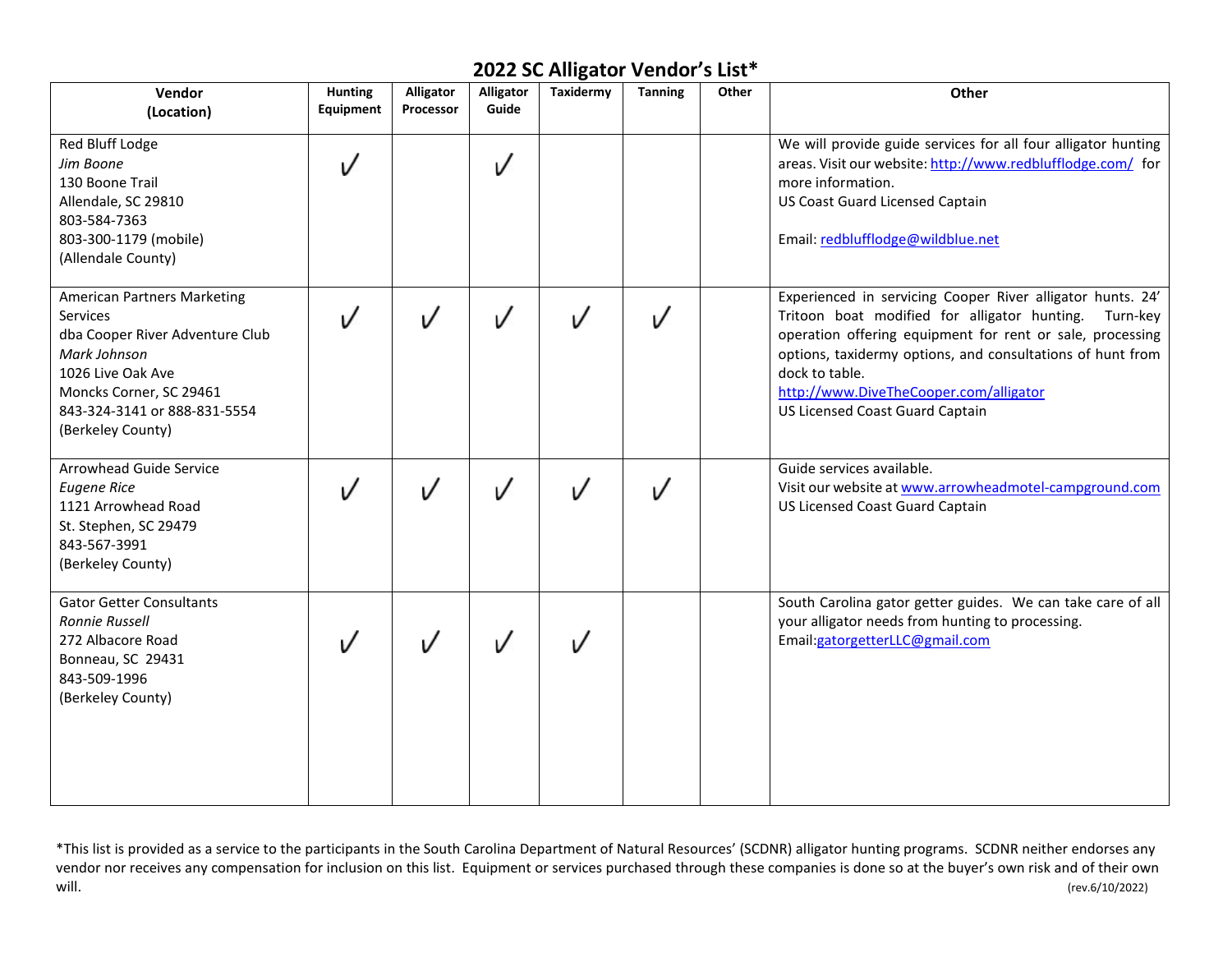| Vendor                                                                                                                                    | <b>Hunting</b><br>Equipment | Alligator<br>Processor | <b>Alligator</b><br>Guide | Taxidermy | <b>Tanning</b> | Other     | <b>Other Information</b>                                                                                                                                                                                                                                                                                                                       |
|-------------------------------------------------------------------------------------------------------------------------------------------|-----------------------------|------------------------|---------------------------|-----------|----------------|-----------|------------------------------------------------------------------------------------------------------------------------------------------------------------------------------------------------------------------------------------------------------------------------------------------------------------------------------------------------|
| (Location)                                                                                                                                |                             |                        |                           |           |                |           |                                                                                                                                                                                                                                                                                                                                                |
| <b>Anglers Sporting Goods</b><br>Joey Edens<br>605-A North Hwy. 52<br>Moncks Corner, SC 29461<br>843-761-1171<br>(Berkeley County)        |                             |                        |                           |           |                |           | We offer a full line of the latest and greatest alligator hunting<br>supplies, including Bang Sticks, Snatch Hooks, Heavy Duty<br>Bowfishing Equipment, Harpoons, Harpoon Darts, Alligator<br>Snares, Heavy Duty Spotlights, etc. by names such as Cajun<br>Archery, Muzzy, Gator Pro Enterprises, and Bohning.<br>www.anglersportinggoods.com |
| 601 Deer & Hog Processors<br><b>Robert McDonald</b><br>89 Hanes Mill Road<br>Ft Motte, SC 29050<br>803-874-4014<br>(Calhoun County)       |                             |                        |                           |           |                |           | In the cleanest environment we can take care of your alligator.<br>From skinning to skull mount we process your meat with the<br>highest level of expertise. Our vacuum sealed product is<br>guaranteed to keep longer than paper wrapping.<br>Phone us at: 803-707-1040 or 803-874-4014                                                       |
| Captain Sunshine, LLC<br>Capt. Johnny Lee Howie<br>590 Mercantile Road<br>McClellanville, SC 29458<br>980-333-3689<br>(Charleston County) |                             |                        |                           |           |                |           | Specializing in Guide Service for Middle Coastal. The most<br>comfortable and safest hunts in the state. Supplying all<br>equipment needed for your alligator harvest.<br>See our web site www.captainsunshine.net<br>Email: johnnylee@captainsunshine.net                                                                                     |
| Carolina King Retreat & Marina<br>2498 Belser Road<br>Summerton, SC 29148<br>803-478-2800<br>(Clarendon County)                           |                             |                        |                           |           |                | $\sqrt{}$ | Carolina King Retreat & Marina offers cabin rentals and a<br>deep-water boat ramp. Call us for information or to make a<br>reservation, 803-478-2800. We are located on Jack's Creek on<br>Lake Marion in Summerton, SC.<br>www.carolinakingretreat.com<br>(Midlands Hunt Unit)                                                                |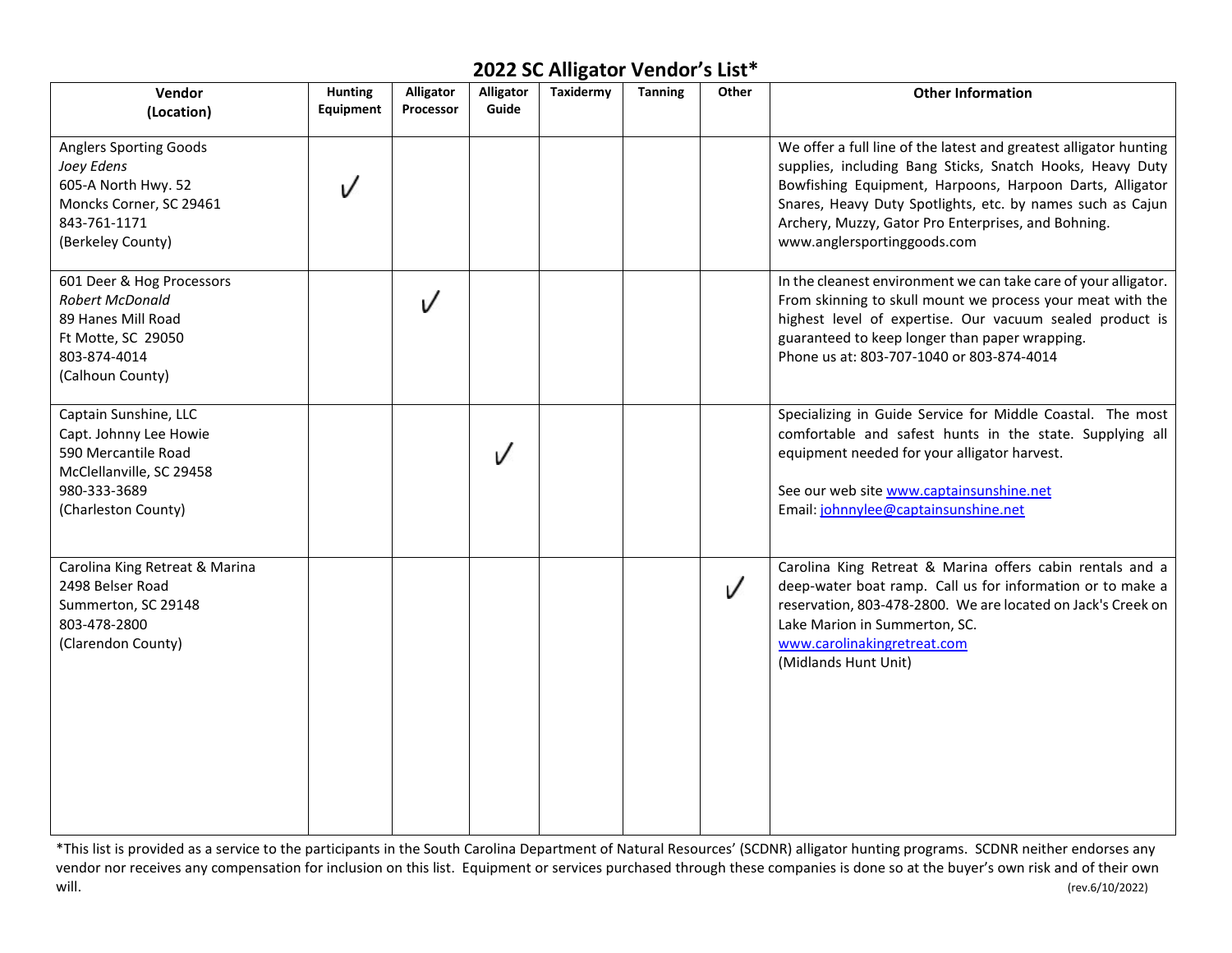| Vendor<br>(Location)                                                                                                                      | <b>Hunting</b><br>Equipment | <b>Alligator</b><br>Processor | Alligator<br>Guide | Taxidermy | <b>Tanning</b> | Other | <b>Other Information</b>                                                                                                                                                                                                                                                                                                                                                                                                                                                                                                                                                                                                          |
|-------------------------------------------------------------------------------------------------------------------------------------------|-----------------------------|-------------------------------|--------------------|-----------|----------------|-------|-----------------------------------------------------------------------------------------------------------------------------------------------------------------------------------------------------------------------------------------------------------------------------------------------------------------------------------------------------------------------------------------------------------------------------------------------------------------------------------------------------------------------------------------------------------------------------------------------------------------------------------|
| Cordray's Processing<br>Michael Cordray<br>6708 County Line Road<br>Ravenel, SC 29470<br>843-766-7922<br>(Dorchester County)              |                             |                               |                    |           |                |       | Cordray's Processing offers full service custom alligator<br>processing. Each package is vacuum sealed, frozen &<br>individually custom labeled with your name and tag number.<br>Packages are small, family sized, about 4 servings per package.<br>Our frying fillet strips, sausage and jerky can't be beat! We<br>can even turn your gator into snack sticks, summer sausage,<br>smoked sausage, in plain or cheese & jalapeno flavored. Visit<br>our web site www.cordrays.com for more information.<br>Shipping is available. Email: Claudia@cordrays.com                                                                   |
| Cordray's Taxidermy<br>Kenneth Cordray<br>6708 County Line Road<br>Ravenel, SC 29470<br>843-509-7720<br>(Dorchester County)               |                             |                               |                    |           |                |       | At Cordray's Taxidermy we can handle all of your alligator<br>taxidermy needs.<br>-Full Body Mounts<br>-Skull Mounts<br>-Rug Mounts<br>-Tanned skins<br>- Head and Neck Mounts<br>- Head Mounts with the skin on<br>-Natural colored tanned skins<br>See www.cordrays.com for more information or send an<br>email to: Claudia@cordrays.com Shipping is available                                                                                                                                                                                                                                                                 |
| Pee Dee Wildlife Control, Inc.<br><b>Dennis Matherly</b><br>3502 Claussen Road<br>Florence, SC 29505<br>843-319-6720<br>(Florence County) |                             |                               | V                  |           |                |       | We have been processing alligators in SC for hide and meat<br>market for over 25 years.<br>(USDA Alligator Proc. Facility #<br>SC-04-AL)<br>SCDNR Alligator Control Agent 25+ years.<br>We wash, bleed, skin butcher, trim and package meat<br>(restaurant quality) and flesh and salt hides. We trophy<br>skin, split up middle with head and feet intact also if<br>wanted. 24 hr./day delivery and receiving contact point<br>for the best tannery and some of the best alligator<br>taxidermists in the country. Guided Alligator Hunts both<br>day and night. www.peedeewildlifecontrolinc.com<br>Email: dmatherly@sc.rr.com |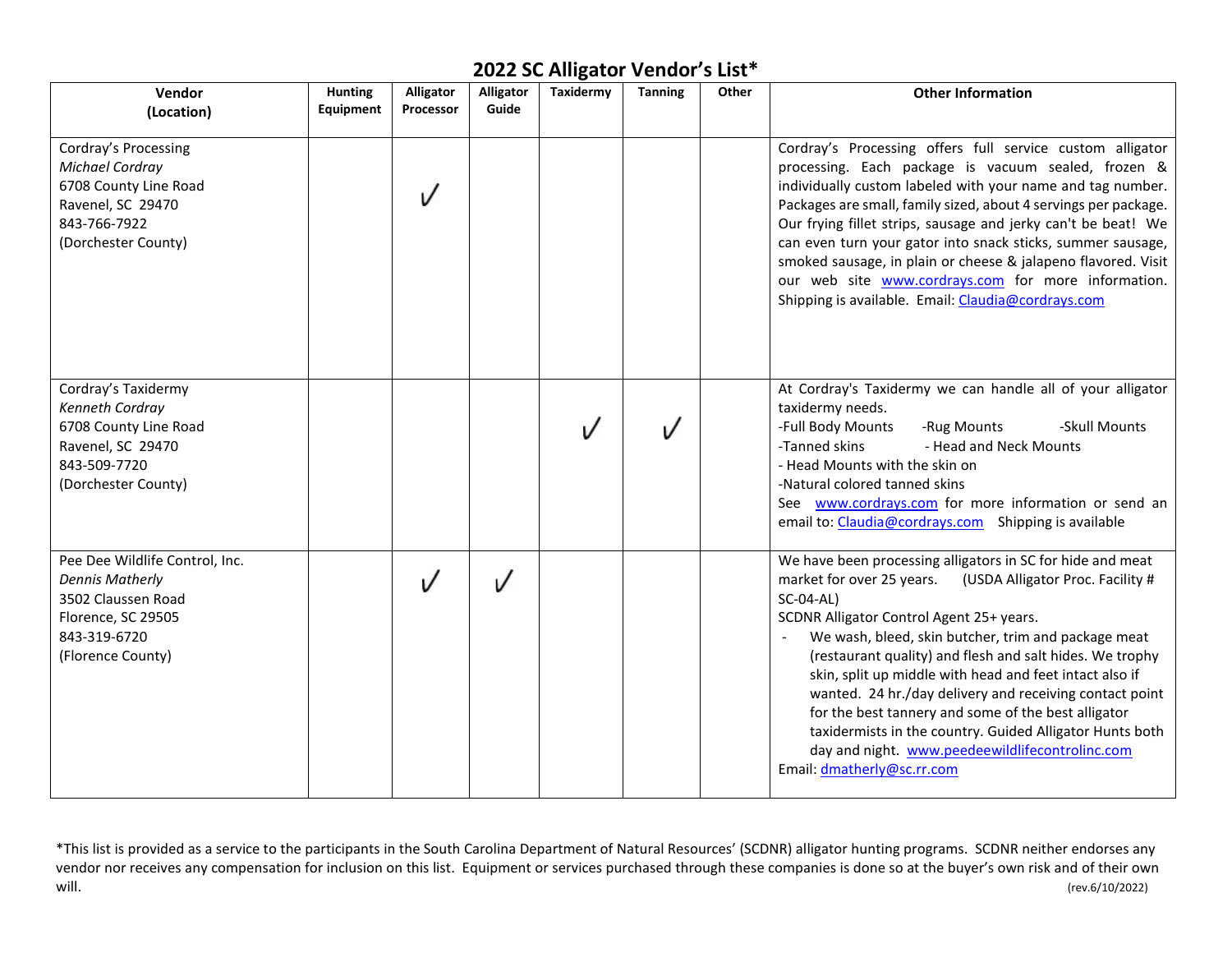| Vendor<br>(Location)                                                                                                                                            | <b>Hunting</b><br>Equipment | <b>Alligator</b><br>Processor | <b>Alligator</b><br>Guide | Taxidermy | <b>Tanning</b> | Other | <b>Other Information</b>                                                                                                                                                                                                                                                                                                                                                                                                                                                                                                                                                                        |
|-----------------------------------------------------------------------------------------------------------------------------------------------------------------|-----------------------------|-------------------------------|---------------------------|-----------|----------------|-------|-------------------------------------------------------------------------------------------------------------------------------------------------------------------------------------------------------------------------------------------------------------------------------------------------------------------------------------------------------------------------------------------------------------------------------------------------------------------------------------------------------------------------------------------------------------------------------------------------|
| Irby Street Sporting Goods<br><b>Todd Stewart</b><br>1333 S. Irby Street<br>Florence, SC 29505<br>843-665-6462<br>(Florence County)                             | ✓                           |                               |                           |           |                |       | We are the largest stocking dealer of Alligator hunting supplies<br>in the Pee Dee area. We have bang sticks, harpoons, harpoon<br>tips, snatch hooks, snares and lights along with all accessories<br>for bows including reels, arrows and slides.<br>See our web site at: www.irbystreet.com<br>Email: irbystreet@aol.com                                                                                                                                                                                                                                                                     |
| 301 Processing & Taxidermy<br><b>Steve Drummond</b><br>2421 Olanta Highway<br>Effingham, SC 29541<br>843-662-0870<br>843-601-1168 (mobile)<br>(Florence County) |                             |                               |                           |           | V              |       | 301 is South Carolina meat and poultry inspected, which<br>ensures you the cleanest handling of your deer, wild hog and<br>alligator meat. We have a full list of choices to processing your<br>meat and seasoning from mild to hot. This service also carries<br>over into the handling of all your Taxidermy needs, from<br>tanning your skins to full body mounts of your trophy. 301 has<br>a full studio of all types of mounts from US States to African<br>display<br>for<br>pleasure.<br>your<br>viewing<br>on<br>www.301deerprocessingandwildhog.com<br>Email: deertaxidermy@sc.rr.com |
| Taylor Outdoors, LLC<br><b>Brad Taylor</b><br>151 Dogwood Shores Rd<br>Batesburg, SC 29006<br>803-331-1354<br>(Saluda County)                                   |                             |                               |                           |           |                |       | Provides hunting guide services in all four alligator hunt units.<br>Visit our web site www.tayloroutdoors.com for more<br>information.                                                                                                                                                                                                                                                                                                                                                                                                                                                         |
| <b>Custom Taxidermy</b><br>Vince Smith<br>2945 Peach Orchard Rd.<br>Dalzell, SC 29040<br>803-499-2971<br>(Sumter County)                                        |                             |                               |                           |           |                |       |                                                                                                                                                                                                                                                                                                                                                                                                                                                                                                                                                                                                 |

<sup>\*</sup>This list is provided as a service to the participants in the South Carolina Department of Natural Resources' (SCDNR) alligator hunting programs. SCDNR neither endorses any vendor nor receives any compensation for inclusion on this list. Equipment or services purchased through these companies is done so at the buyer's own risk and of their own<br>(rev.6/10/2022) will. (rev.6/10/2022)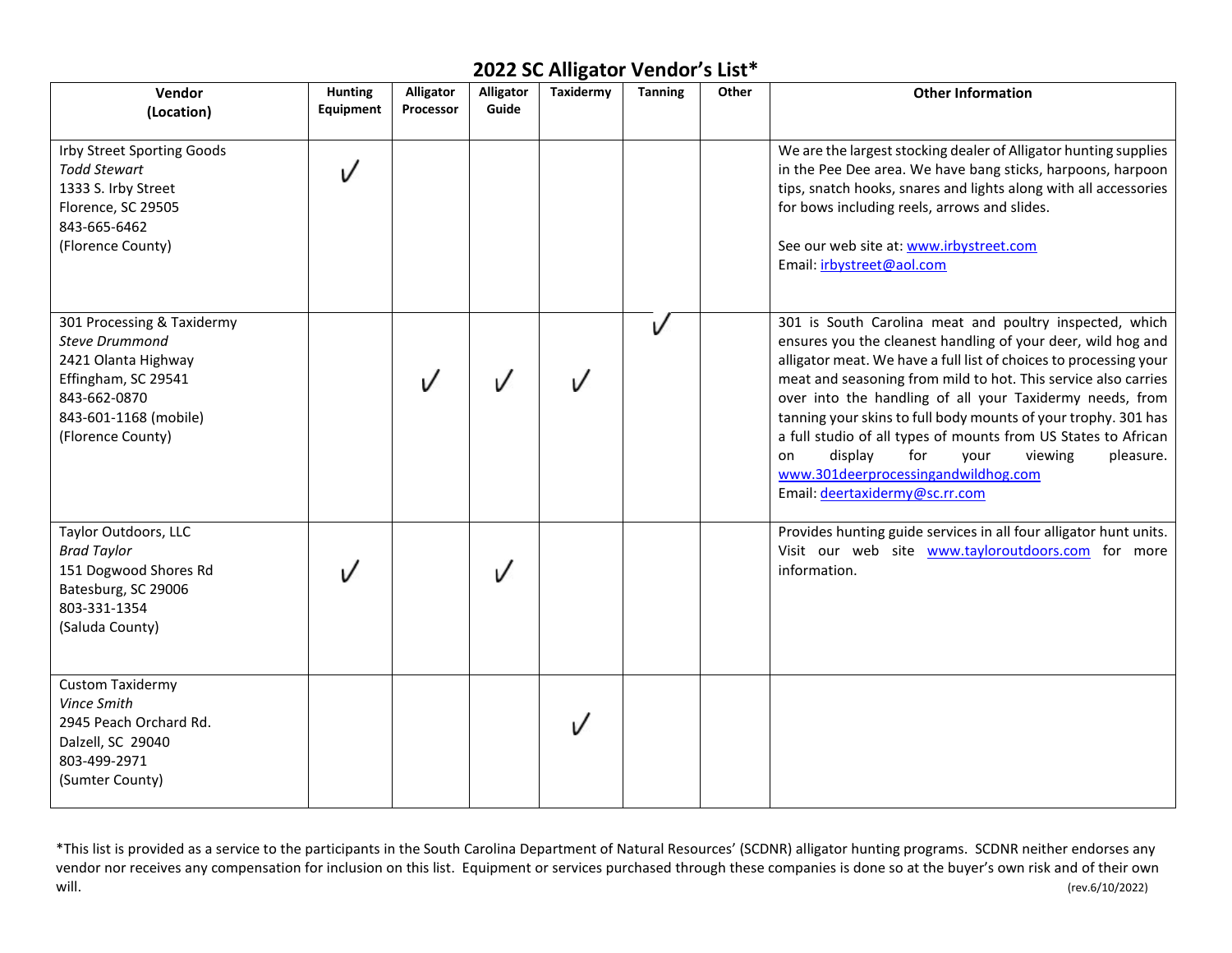| Vendor                                                                                                                         | <b>Hunting</b><br><b>Equipment</b> | Alligator<br>Processor | <b>Alligator</b><br>Guide | Taxidermy | <b>Tanning</b> | Other | <b>Other Information</b>                                                                                                                                                                                                                                                                                                                                                                                                                                                                                                                                                                                                                |
|--------------------------------------------------------------------------------------------------------------------------------|------------------------------------|------------------------|---------------------------|-----------|----------------|-------|-----------------------------------------------------------------------------------------------------------------------------------------------------------------------------------------------------------------------------------------------------------------------------------------------------------------------------------------------------------------------------------------------------------------------------------------------------------------------------------------------------------------------------------------------------------------------------------------------------------------------------------------|
| (Location)                                                                                                                     |                                    |                        |                           |           |                |       |                                                                                                                                                                                                                                                                                                                                                                                                                                                                                                                                                                                                                                         |
| American Tanning and Leather<br>Jeni Higgins<br>730 Park Road, Building A<br>Griffin, GA 30224<br>770-228-4433<br>(Georgia)    |                                    |                        |                           |           | ✓              |       | AMTAN is America's oldest and largest tannery specializing<br>exclusively in alligator and crocodile skins. We are a World<br>Class Alligator Leather Tannery offering 42 colors and 3 unique<br>leather finishes. We will turn your alligator trophy into<br>beautiful, supple leather which you can use to make shoes,<br>bags, belts or accessories. In addition, we are a 5 <sup>th</sup> generation<br>family business and we pride ourselves on quality work and<br>the very best customer service. For more information, please<br>visit www.amtan.com then click on "Contract Tanning"<br>Online Store: www.amtan.myshopify.com |
| Tracker Jack's Inc.<br>Jack Woods<br>449 Marie Street<br>Evans, GA 30809<br>706-414-1605<br>(Georgia)                          |                                    |                        |                           |           |                |       | Gator and bow fishing equipment.<br>Visit http://www.trackerjacksinc.com/                                                                                                                                                                                                                                                                                                                                                                                                                                                                                                                                                               |
| Central Florida Trophy Hunts<br>Captain Grayson Padrick<br>1655 Alligator Lane<br>Cocoa, FL 32926<br>321-632-8995<br>(Florida) |                                    |                        |                           |           | V              |       | Central Florida Trophy Hunts is the largest manufacturer of<br>alligator hunting equipment in the US and we have been<br>serving alligator hunters for the past 16 years. Our equipment<br>is used in every state that conducts alligator hunts and by the<br>University of FL, USGS, Florida Fish & Wildlife Alligator<br>Management, Nuisance Trappers, Guides and Hunters across<br>the US. We have helped thousands of alligator hunters fill<br>their tags with both our guide service and our equipment. We<br>know what works and what will put you on the gators.<br>http://www.centralfloridatrophyhunts.com                   |
| Alligator Hunting Equipment, LLC<br>Jon<br>1694 Painter Street<br>Palm Bay, FL 32909<br>321-292-2888<br>(Florida)              |                                    |                        |                           |           |                |       | Harpoons, Drivers, Darts, Cross-bow equipment, Floats,<br>Ropes, How-to sections.<br>www.alligatorhuntingequipment.com                                                                                                                                                                                                                                                                                                                                                                                                                                                                                                                  |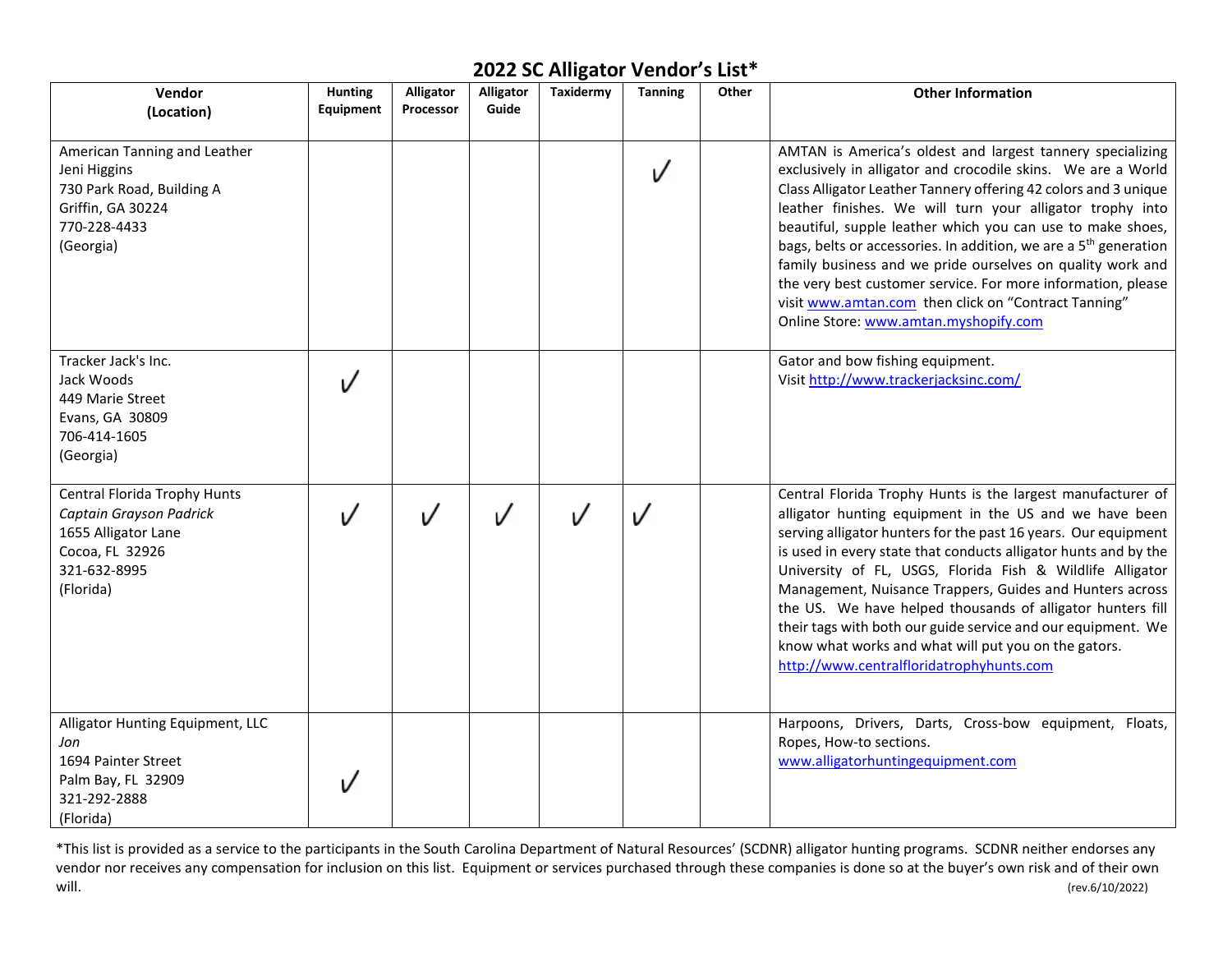| Vendor<br>(Location)                                                                                                                                                     | <b>Hunting</b><br>Equipment | Alligator<br>Processor | Alligator<br>Guide | Taxidermy | <b>Tanning</b> | <b>Other Information</b>                                                                                                                                                                                                                                                                                                                                                                                                                                                                                                                                                                                                                                                                                                                                                                                                                                                                                                                                                                                                                                 |
|--------------------------------------------------------------------------------------------------------------------------------------------------------------------------|-----------------------------|------------------------|--------------------|-----------|----------------|----------------------------------------------------------------------------------------------------------------------------------------------------------------------------------------------------------------------------------------------------------------------------------------------------------------------------------------------------------------------------------------------------------------------------------------------------------------------------------------------------------------------------------------------------------------------------------------------------------------------------------------------------------------------------------------------------------------------------------------------------------------------------------------------------------------------------------------------------------------------------------------------------------------------------------------------------------------------------------------------------------------------------------------------------------|
| G&B Gator Gear, LLC<br>George Snyder and Bill George<br>41475 Nipper Rd<br>Zephyr Hills, FL 33540<br>813-365-3132<br>(Florida)                                           | V                           |                        |                    |           |                | Made in USA with parts and supplies purchased in USA. We<br>offer high quality gear at reasonable prices. We manufacture<br>several styles of darts as well as carry the Muzzy Gator Getter<br>darts. You can purchase complete kits or just the parts and<br>make your own. http://alligator-hunting-equipment.com.<br>Will donate equipment for youth hunts.                                                                                                                                                                                                                                                                                                                                                                                                                                                                                                                                                                                                                                                                                           |
| GatorGuides.com<br>Captain Phil Walters<br>16147 Ravendale Dr.<br>Tampa, FL 33618<br>813-968-6154 or<br>813-220-6854 (cell) 24/7 during<br>alligator season<br>(Florida) |                             |                        | V                  |           |                | Custom made harpoons, Ratworks Gator Hunt Equipment<br>"Double Bite" darts made especially for gators, (State Records:<br>FL, GA & AR) harpoon kits, bang sticks, snares, snatch hooks<br>with cable, genuine American Alligator belts, wallets, card<br>cases & purses. Tech support and professional hunting advice<br>only a phone call away. Professional guide service available by<br>USCG licensed Master for zones 2 & 3 for SC and all zones in<br>GA and FL. Three decades of professional alligator hunt<br>guiding with multitudes of record book entries.<br>GatorGuides.com has the most original & accurate alligator<br>hunting information on the web based upon alligator hunting<br>experiences across the Southern states with public alligator<br>seasons. No harvest first two weeks of season? Call me<br>Life member: Safari Club International, National Rifle<br>Association, Sons of Confederate Veterans<br>www.gatorguides.com<br>RatWorks Gator Hunt Equipment<br>http://gatorguides.com/ratworks gator hunt equipment.htm |